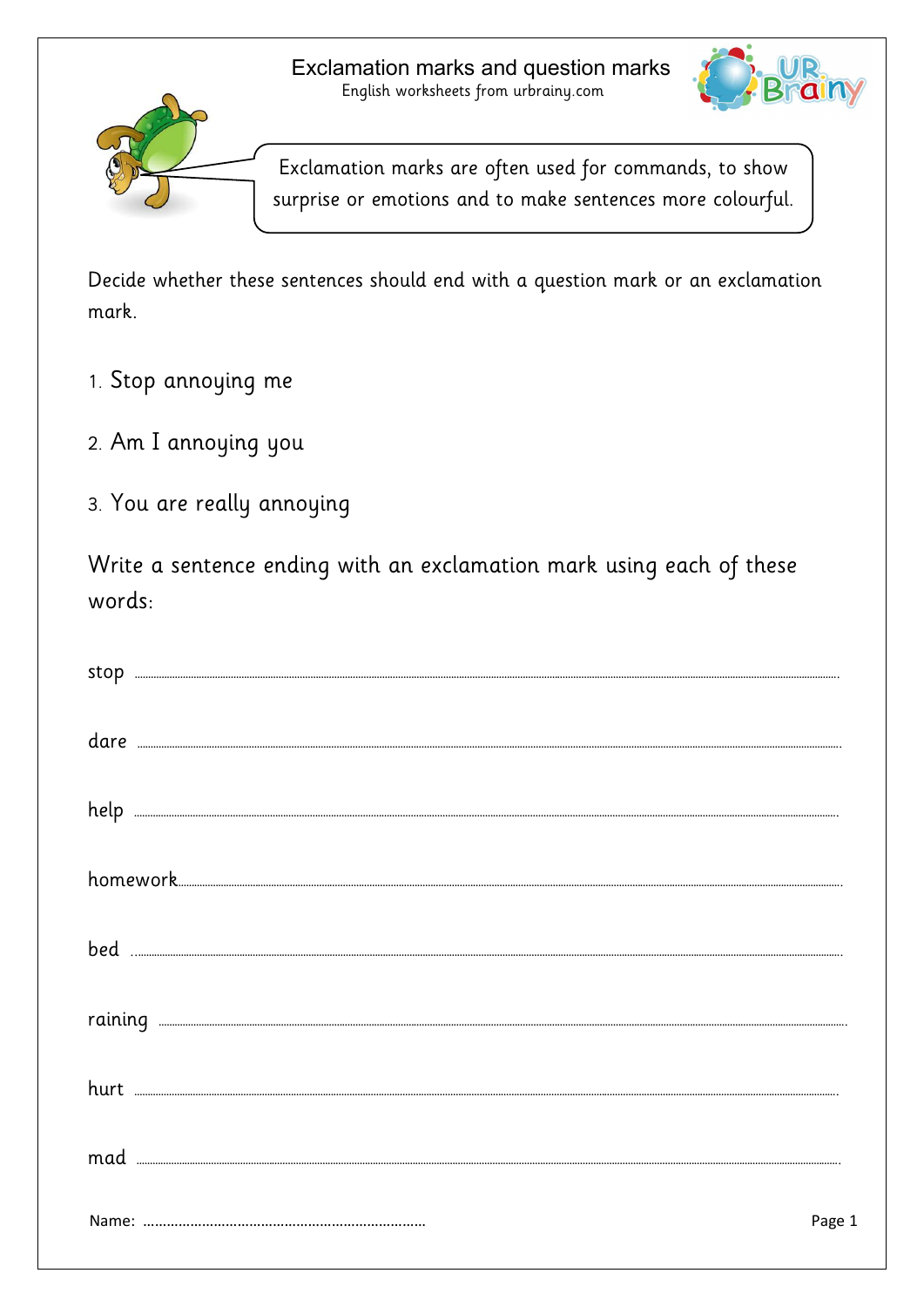

Exclamation marks are often used for commands, to show

surprise or emotions and to make sentences more colourful.

Decide whether these sentences should end with a question mark or an exclamation mark.

- 1. I won the race
- 2. Is it raining again
- 3. It is raining again

Write a sentence ending with an exclamation mark using each of these words:

| $\textbf{310wing} \quad \textcolor{red}{\textbf{}} \quad \textcolor{red}{\textbf{}} \quad \textcolor{red}{\textbf{}} \quad \textcolor{red}{\textbf{}} \quad \textcolor{red}{\textbf{}} \quad \textcolor{red}{\textbf{}} \quad \textcolor{red}{\textbf{}} \quad \textcolor{red}{\textbf{}} \quad \textcolor{red}{\textbf{}} \quad \textcolor{red}{\textbf{}} \quad \textcolor{red}{\textbf{}} \quad \textcolor{red}{\textbf{}} \quad \textcolor{red}{\textbf{}} \quad \textcolor{red}{\textbf{}} \quad \textcolor{red}{\textbf{}} \$ |        |
|-------------------------------------------------------------------------------------------------------------------------------------------------------------------------------------------------------------------------------------------------------------------------------------------------------------------------------------------------------------------------------------------------------------------------------------------------------------------------------------------------------------------------------------|--------|
|                                                                                                                                                                                                                                                                                                                                                                                                                                                                                                                                     |        |
|                                                                                                                                                                                                                                                                                                                                                                                                                                                                                                                                     |        |
|                                                                                                                                                                                                                                                                                                                                                                                                                                                                                                                                     | Page 2 |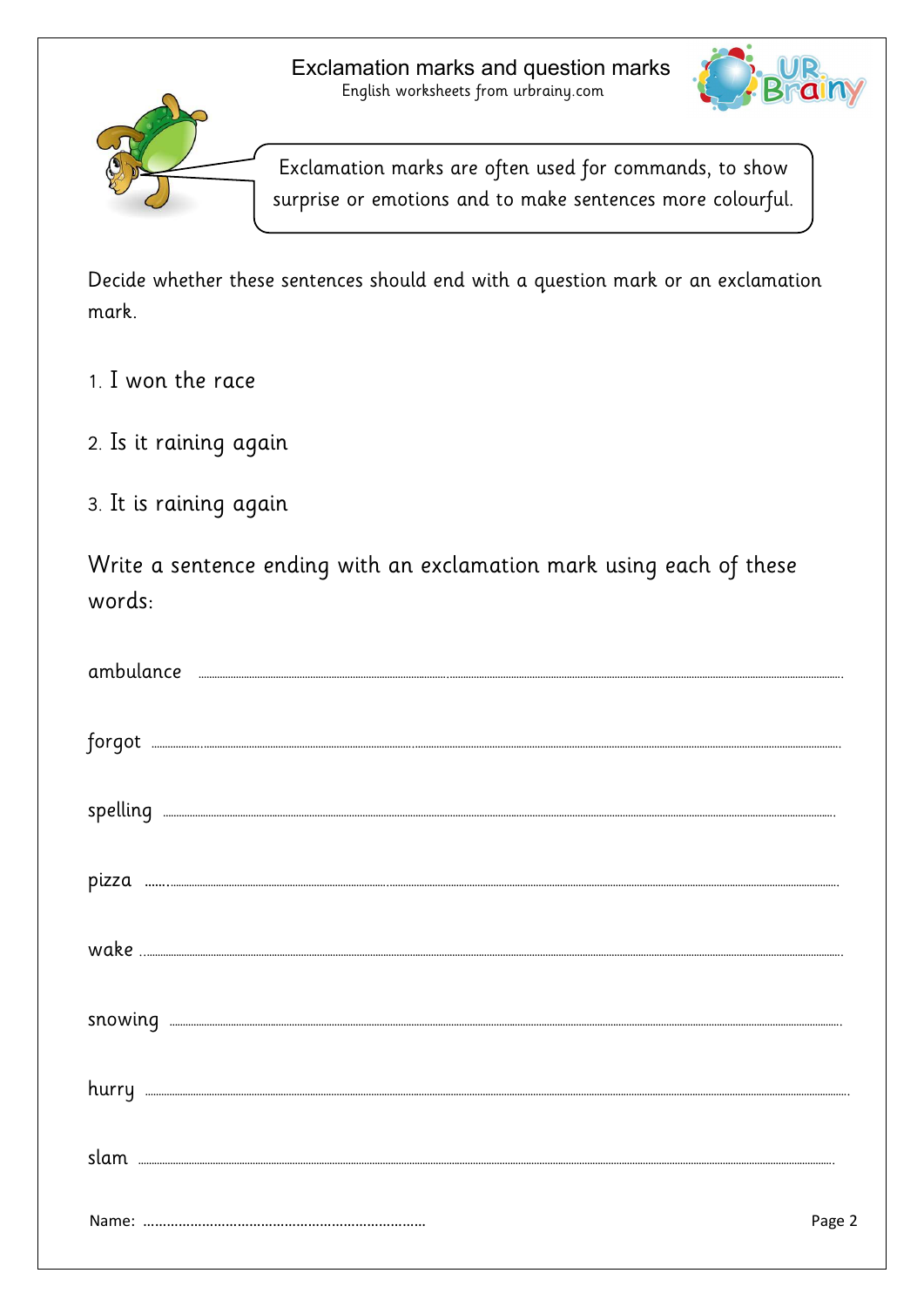



Exclamation marks are often used to show emotions. See if you can decide what emotions these statements are showing.

| 1. I've won the lottery! |  |
|--------------------------|--|
|--------------------------|--|

- 2. That really hurt! ……………………………………………………..
- 3. I can't work this out! …………………………………………….
- 4. Oh, you made me jump! ……………………………………………….
- 5. That's the best I've ever done! ……………………………………………………..

Write a sentence ending with an exclamation mark showing these emotions:



| happiness |        |
|-----------|--------|
| sadness   |        |
| confusion |        |
|           |        |
| anger     |        |
|           |        |
|           | Page 3 |